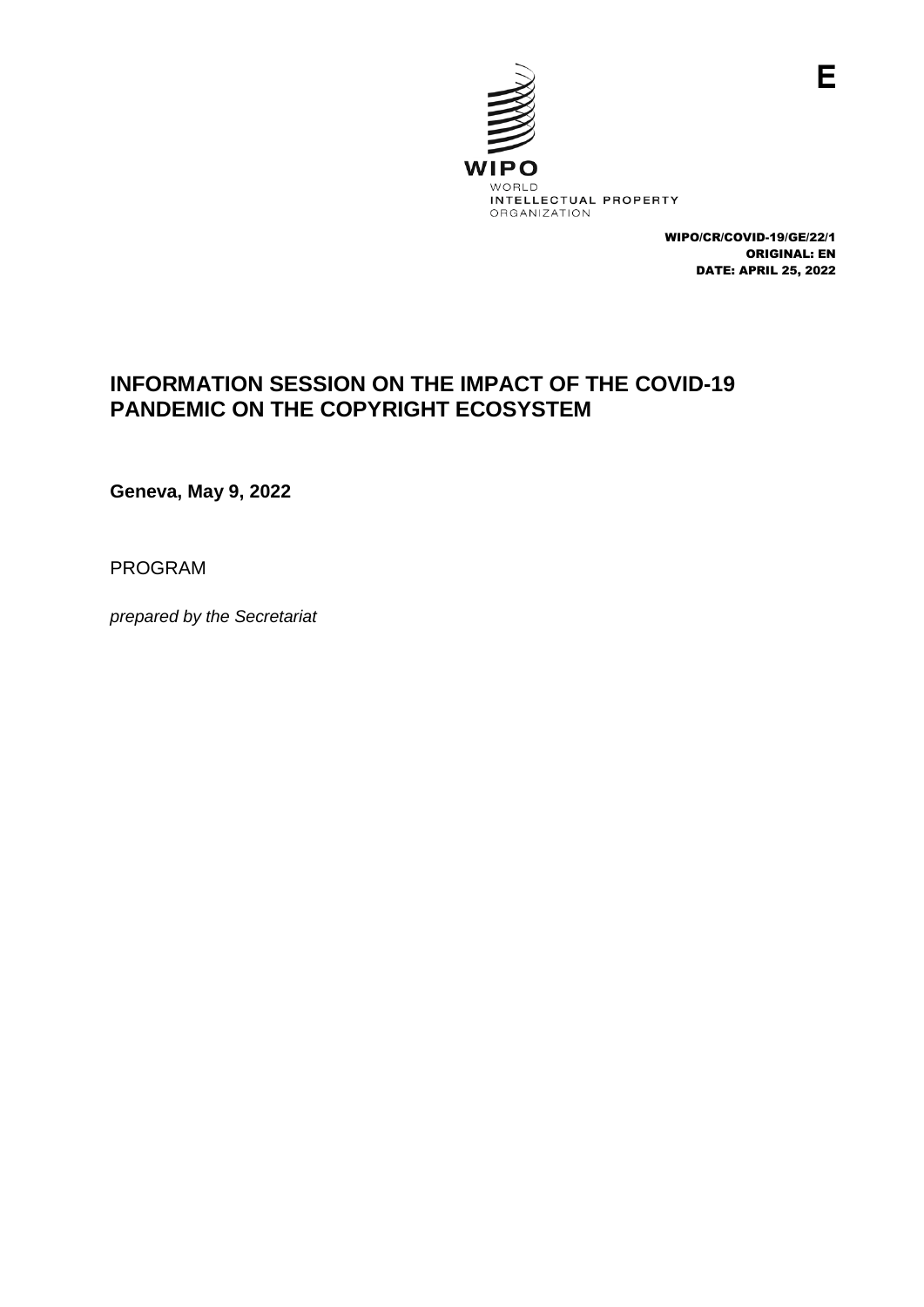| $11.30 - 11.35$ | Opening of the Information Session                                                                                                                                                                          |
|-----------------|-------------------------------------------------------------------------------------------------------------------------------------------------------------------------------------------------------------|
| $11.35 - 11.55$ | Overview on the Impact of the Covid-19 Pandemic on the<br><b>Creative Industries</b>                                                                                                                        |
|                 | Speaker: Ms. Marilena Vecco, Professor in Entrepreneurship,<br>Burgundy School of Business, France and Associated Professor,<br>Carmelle and Rémi Marcoux Chair in Arts Management, HEC<br>Montréal, Canada |
| $11.55 - 12.30$ | <b>Round Table Discussion</b>                                                                                                                                                                               |
|                 | <b>Moderator: Secretariat</b>                                                                                                                                                                               |
|                 | Speakers:                                                                                                                                                                                                   |
|                 | Ms. Violeta Mansilla, Artist and Director, UV Estudios, Argentina                                                                                                                                           |
|                 | Mr. Dino D'Santiago, Musical Artist, Cabo Verde and Portugal                                                                                                                                                |
|                 | Mr. Dariusz Grzywaczewski, Junior Business Development<br>Manager, CD Projekt Red, Poland                                                                                                                   |
|                 | Ms. Sarah Migwi, Co-founder and Managing Director, Protel<br>Studios, Nairobi, Kenya                                                                                                                        |
|                 | Mr. Pranav Gupta, Managing Director, Prints Publications Pvt Ltd,<br>India                                                                                                                                  |
| $12.30 - 13.00$ | <b>Interactive Discussion</b>                                                                                                                                                                               |
| $13.00 - 14.30$ | Lunch Break                                                                                                                                                                                                 |
| $14.30 - 14.50$ | Overview on Copyright-Related Impacts of the Covid-19<br><b>Pandemic on Educational, Research and Cultural Heritage</b><br><b>Institutions and the People They Serve</b>                                    |
|                 | Speakers:                                                                                                                                                                                                   |
|                 | Mr. Paul Vroonhof, Econometrician and Project Manager, Panteia,<br>Netherlands                                                                                                                              |

Mr. Martin Clarke, Researcher, Panteia, Netherlands